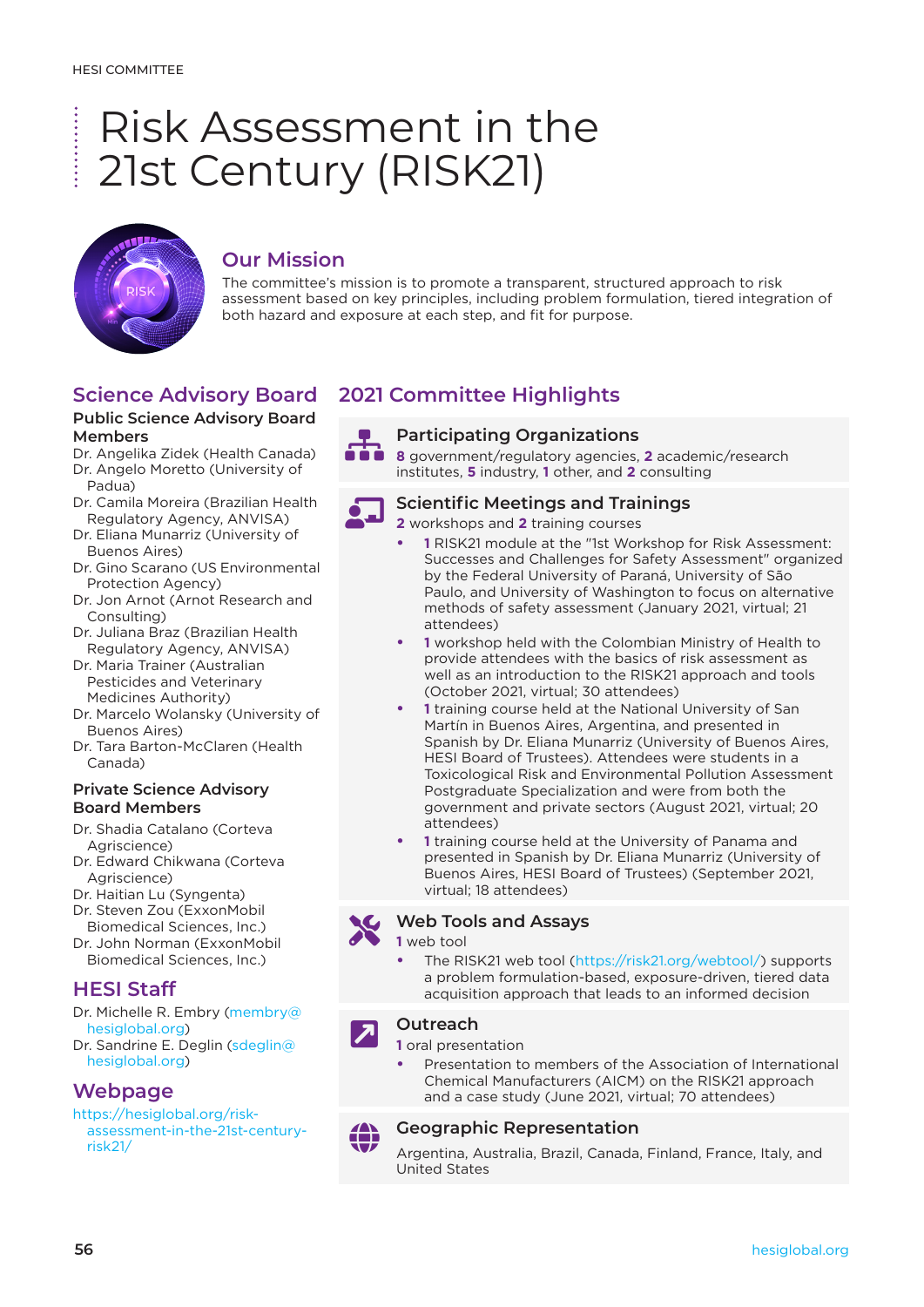# **Working Groups**

- **• Exposure Group.** This group initiated a conversation around the development of a strategic plan that links to ongoing RISK21 and other efforts, with an eye toward the integration of state-of-the-art science in exposure assessments.
- **• Brazil Pesticide Prioritization Work.** The committee contracted out the development of a database of information necessary to estimate pesticide exposure (and obtain parameters for exposure models) in Brazil. Pesticide use and application information are being extracted from the Brazilian Health Regulatory Agency (ANVISA) monographs and from Agrofit, Brazil's pesticide registration tool, and pulled into an easily searchable, publicly accessible database. A project advisory team is monitoring and supporting the project, which is expected to be completed in 1Q 2022.



**South America Outreach.** An informal team, focused on developing outreach in Colombia and Argentina. This team is exploring opportunities to:

- Collaborate with the Colombian Ministry of Health to prioritize contaminants in drinking water using the RISK21 approach, and
- Help the National Food Safety and Quality Service (SENASA) in Argentina with the development of an exposure database similar to the one being developed in Brazil.
- Asia Outreach. A committee member has been facilitating outreach with China, with the goal of presenting the RISK21 approach to the Chinese Ministry of Ecology and the Environment (MEE). light **NEW**
- **• Problem Formulation Group.** This group initiated a conversation to formalize the problem formulation process on an international scale and provide guidance to help the more consistent application of problem formulation for risk assessment.

# **Areas of Focus for 2022**

- **• Problem Formulation.** The problem formulation group will puruse the development of practical problem formulation guidance that can be broadly applied to risk assessment. This work will be based on a broad approach considering how problem formulation is conducted in various international regulatory agencies.
- **Exposure Evaluation.** The exposure evaluation subgroup will focus on identifying the needs, gaps, and challenges in the exposure evaluation field, as well as opportunities for improvement and tool development.
- **• Colombian Drinking Water.** A team will be convened to identify the right partners and explore how to best approach the prioritization of contaminants in drinking water in Colombia, using the RISK21 approach.
- **• SENASA Exposure Database.** The committee will collaborate with SENASA to identify sources of pesticide exposure information, as well as the relevant partners/contractors who could assist with the development of an exposure data repository similar to what is being created in Brazil, for ANVISA.
- **• China Outreach.** The committee will pursue outreach with China with the goal of introducing the approach to MEE to assist them with the screening of 40,000+ chemicals to priortize the risk assessment.

# **Strategic Impact Areas**

## **Enhanced Efficiency and Accuracy in Safety Assessment Practice**

The RISK21 Committee is promoting problem formulation–based, risk-based, transparent, and fit for purpose risk assessment, hence making risk assessments more relevant and efficient.

## **Increasing the Audiences for Collaborative Safety Science**

The RISK21 community of practice has been growing internationally (e.g., posters presented at international conferences, training given in South America, and development of outreach in Argentina and Colombia), demonstrating an encouraging uptake of the principles underpinning the framework.

### **Development of Scientists Skilled in Translational Science**

RISK21 training programs have reached people worldwide via >10 hands-on workshops in seven countries around the world.



 $\circledR$ 

i<mark>e</mark>: